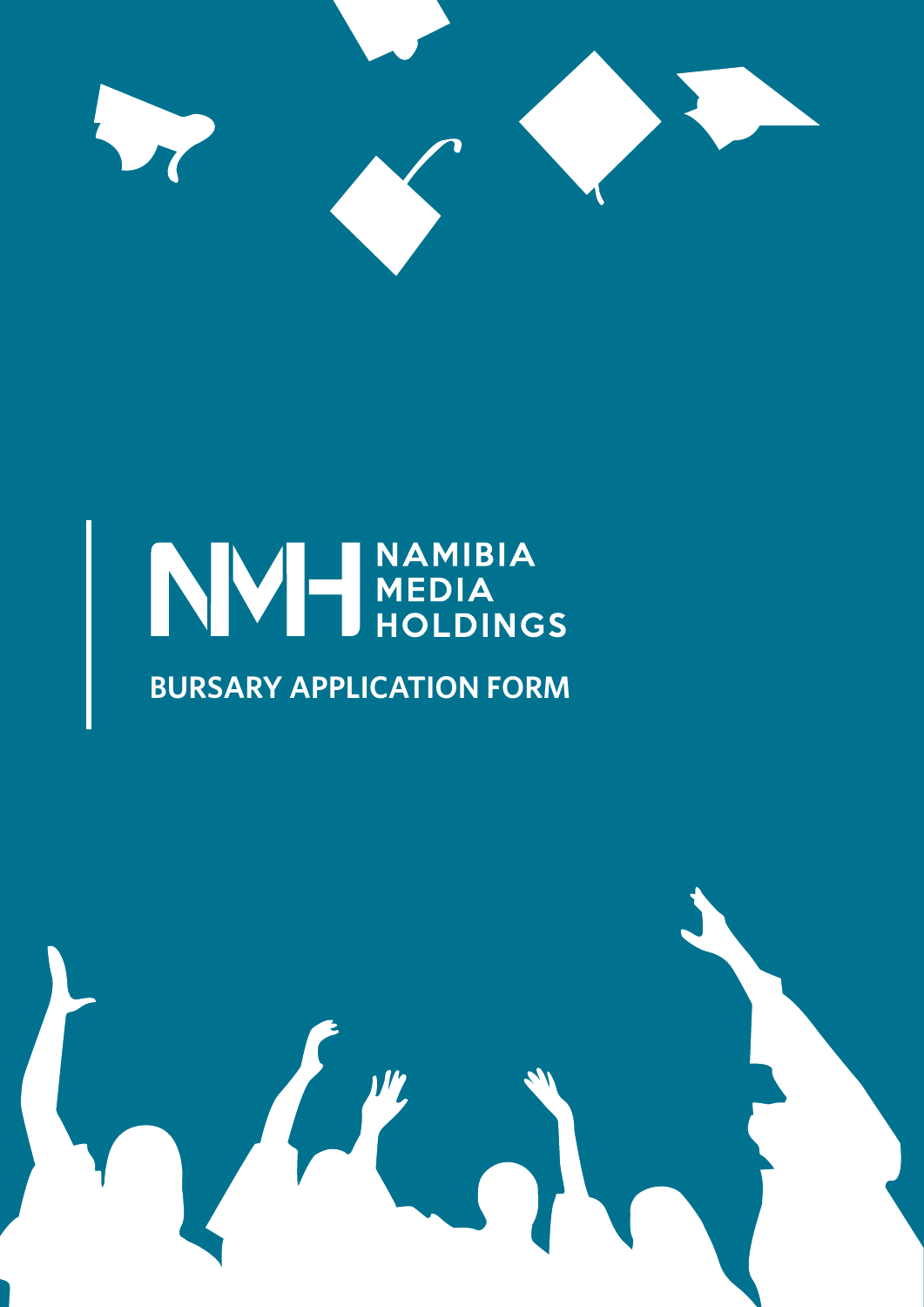| <b>PERSONAL DETAILS</b>                |      |       |  |  |  |
|----------------------------------------|------|-------|--|--|--|
| Title                                  | Mr   | Ms    |  |  |  |
| Surname                                |      |       |  |  |  |
| Name                                   |      |       |  |  |  |
| Date of Birth                          |      |       |  |  |  |
| Place of Birth                         |      |       |  |  |  |
| <b>ID Number</b>                       |      |       |  |  |  |
| Citizenship                            |      |       |  |  |  |
| <b>Postal Address</b>                  |      |       |  |  |  |
| <b>Physical Address</b>                |      |       |  |  |  |
| Contact number during<br>academic term | Tel: | Cell: |  |  |  |
| Email address                          |      |       |  |  |  |

### Name and Surname Relationship Email **NEXT OF KIN DETAILS** Tel: Cell:

| <b>SECONDARY SCHOOL ATTENDED</b> |  |  |  |  |
|----------------------------------|--|--|--|--|
| School Name                      |  |  |  |  |
| Grade                            |  |  |  |  |
| Town                             |  |  |  |  |
| Year                             |  |  |  |  |

| <b>GRADE 11 / 12 RESULTS</b> |                                                             |    |                  |  |  |
|------------------------------|-------------------------------------------------------------|----|------------------|--|--|
| <b>SUBJECTS</b>              | <b>NSSC LEVEL</b><br>Please X (cross) in<br>appropriate box |    | SCORES/GRADE (%) |  |  |
|                              | $\circ$                                                     | AS |                  |  |  |
|                              | $\overline{O}$                                              | AS |                  |  |  |
|                              | $\circ$                                                     | AS |                  |  |  |
|                              | $\circ$                                                     | AS |                  |  |  |
|                              | $\circ$                                                     | AS |                  |  |  |
|                              | $\circ$                                                     | AS |                  |  |  |